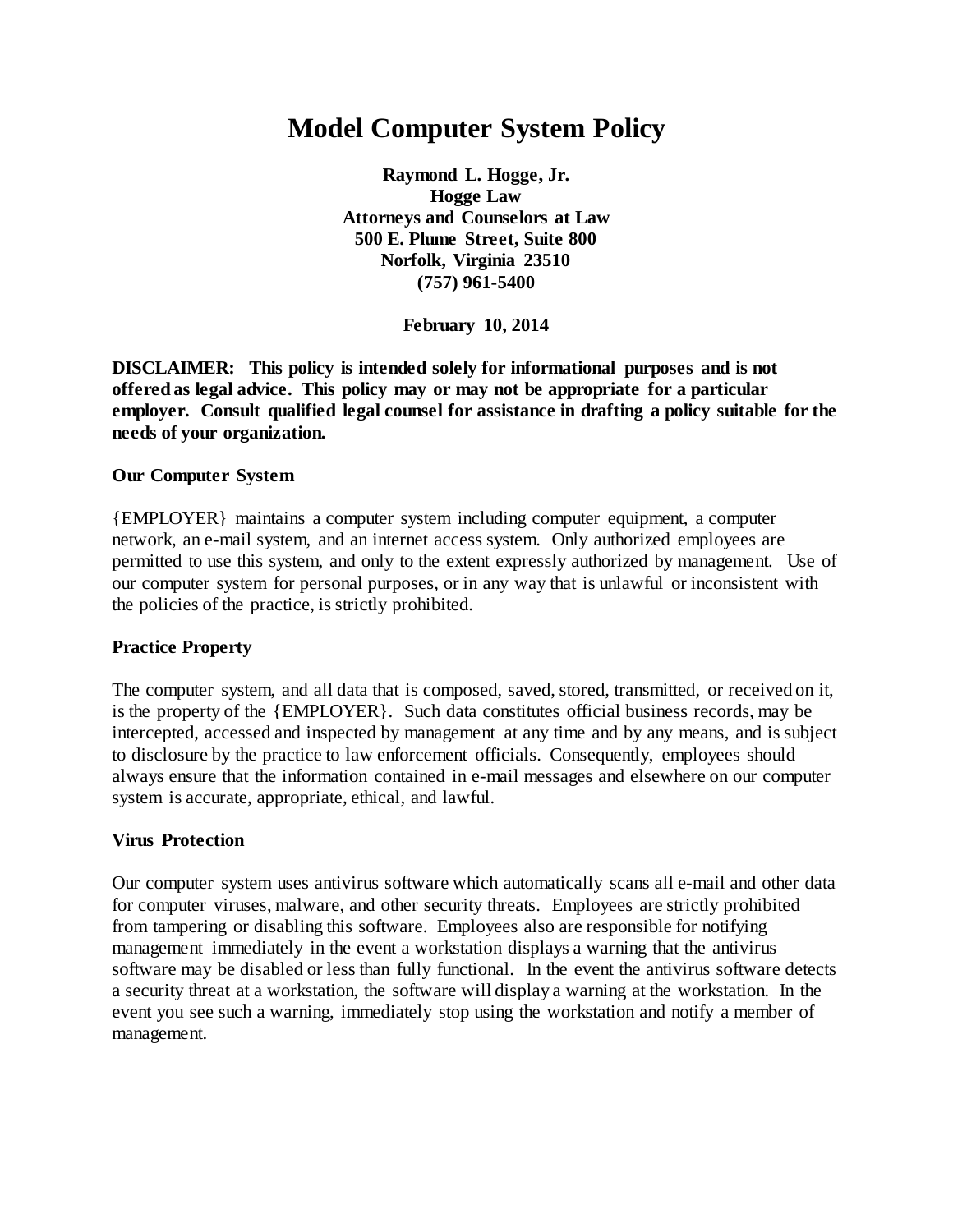#### **Personal Electronic Devices and Storage Media**

No antivirus software can detect every security threat. Therefore, as a security policy, employees are strictly prohibited from connecting personal electronic devices to our computer system. Such personal electronic devices include, but are not limited to, laptop computers, tablet computers (including but not limited to iPads), smartphones (including but not limited to iPhones), and electronic music players (including but not limited to iPods). Employees likewise are strictly prohibited from inserting personal electronic storage media, including but not limited to external hard drives, flash drives, memory cards, DVD's, CD's, and floppy disks, into any drive on our computer system.

## **Health and Safety**

All employees should use the computer system in a manner that promotes a healthy and safe work environment. The following specific guidelines should be observed.

- Keyboards, monitors and mouse pads should be placed in an ergonomically appropriate position. If you are unsure of the proper position for your keyboard, monitor, or mouse pad, or if its placement causes you discomfort, you should promptly notify management.
- Always use all safety devises, such as wrist supports, provided to you. If for any reason you do not wish to use them, you should consult management.
- You should promptly alert management in the event you experience any pain, numbness, tingling, or other unusual sensations in your hands, wrists or arms while using the computer system. These symptoms may indicate you are at risk for carpal tunnel syndrome.
- Never allow clothing, paper, or other flammable objects to come in contact with the wires and cables to your workstation. Doing so may create a fire hazard.
- Never place water, coffee, soda, or any other liquid where it can spill onto your workstation. Such a spill, in addition to damaging the equipment, can create a risk of electric shock.

The preceding guidelines are not exhaustive. You should always exercise good judgment and common sense in the use of our computer system, and should immediately report to management anything you suspect may pose a health or safety risk.

#### **Accommodation to Disabilities**

In the event you have a disability which requires an accommodation in order for you to use our computer system, please notify {PERSON OR OFFICE}. In accordance with the practice's commitment to equal opportunity employment, a reasonable accommodation may be provided.

#### **Protection of Intellectual Property Rights**

{EMPLOYER} purchases licenses for the use of various computer software for business purposes and does not own the copyright to this software or its related documentation. Unless authorized by the software developer, we and our employees do not have the right to reproduce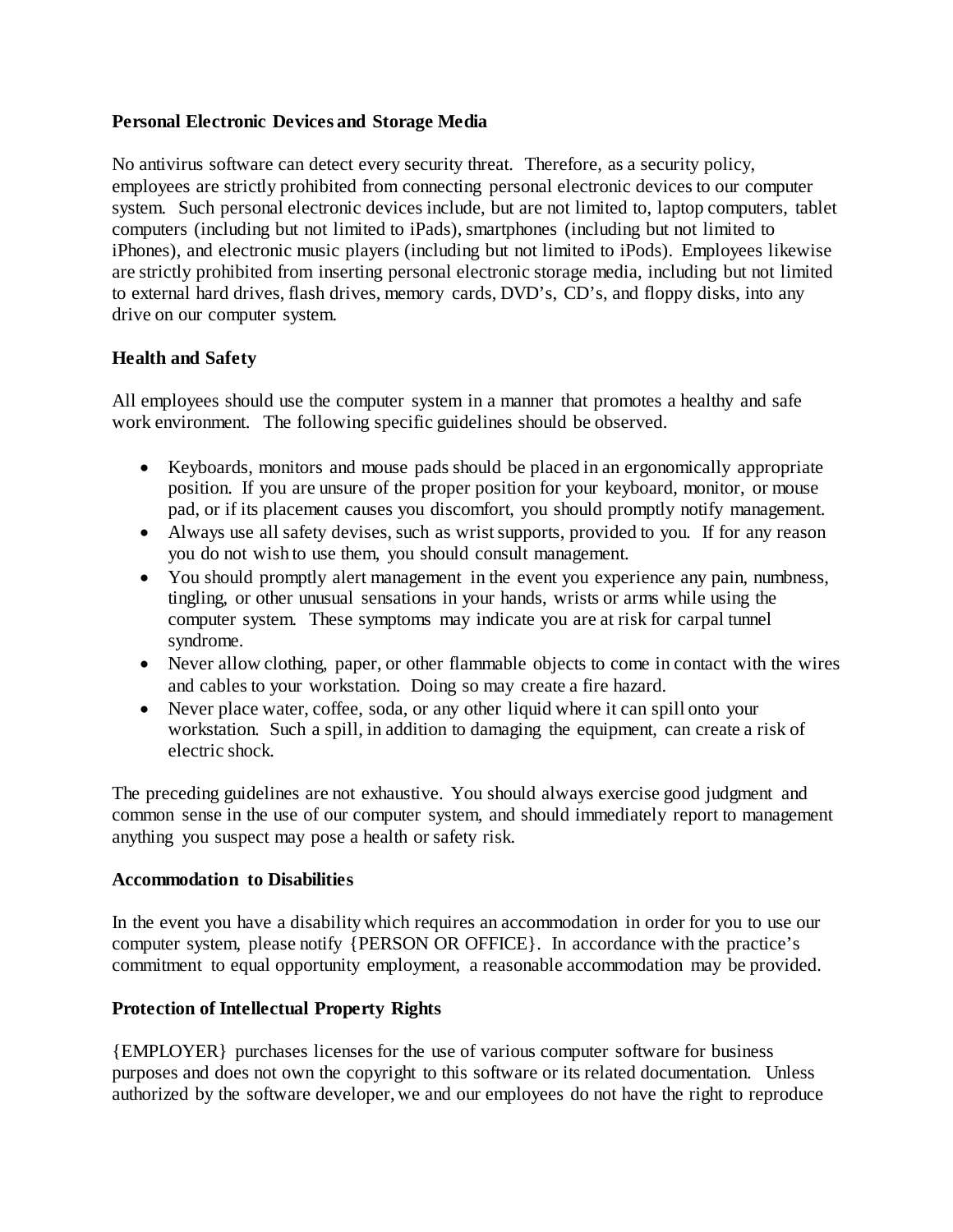such software for use on more than one computer. Accordingly, employees may only use licensed software on local area networks or on multiple machines according to the software license agreement, and the illegal duplication of software or its documentation is prohibited.

The unauthorized use, installation, copying, or distribution of copyrighted, trademarked, or patented material on our computer system is prohibited. As a general rule, if an employee did not create material, does not own the rights to it, or has not gotten authorization for its use, it should not be put on the computer system. Employees are responsible for ensuring that the person sending any material via our computer system has the appropriate distribution rights.

## **Prohibited Conduct**

Our computer system may not be used for personal purposes. Its use to solicit others for commercial ventures, religious activities, political causes, outside organizations, or other nonbusiness matters is prohibited.

{EMPLOYER} strives to maintain a workplace free of harassment and sensitive to the diversity of its employees. Therefore, we prohibit the use of our computer system in ways that are disruptive, offensive to others, or harmful to morale. For example, the display or transmission of sexually explicit images, messages, and cartoons is not allowed. Other such misuse includes, but is not limited to, ethnic slurs, racial comments, off-color jokes, or anything that may be construed as harassment or showing disrespect for others.

The following are other examples of conduct involving the use of our computer system which is prohibited:

- Sending an anonymous e-mail message.
- Sending or posting a discriminatory, harassing, or threatening message or image.
- Sending or posting a message that defames or slanders an individual or company.
- Sending or posting a message that disparages an individual's or company's products or services.
- Sending or posting a message or material that could damage the company's image or reputation.
- Sending or posting a chain letter, solicitation, or advertisement not related to business purposes or activities.
- Sending or posting confidential material, trade secrets, or proprietary information outside of the company.
- Using the system to engage in any illegal activity.
- Using the system for personal gain.
- Using the system for unauthorized transactions that may incur a cost to the company.
- Stealing, using, or disclosing someone else's code or password without authorization.
- Attempting to break into the computer system of another individual or company.
- Copying or downloading software and electronic files without permission.
- Violating copyright law or any software license in connection with the company's computer system.
- Failing to observe licensing agreements.